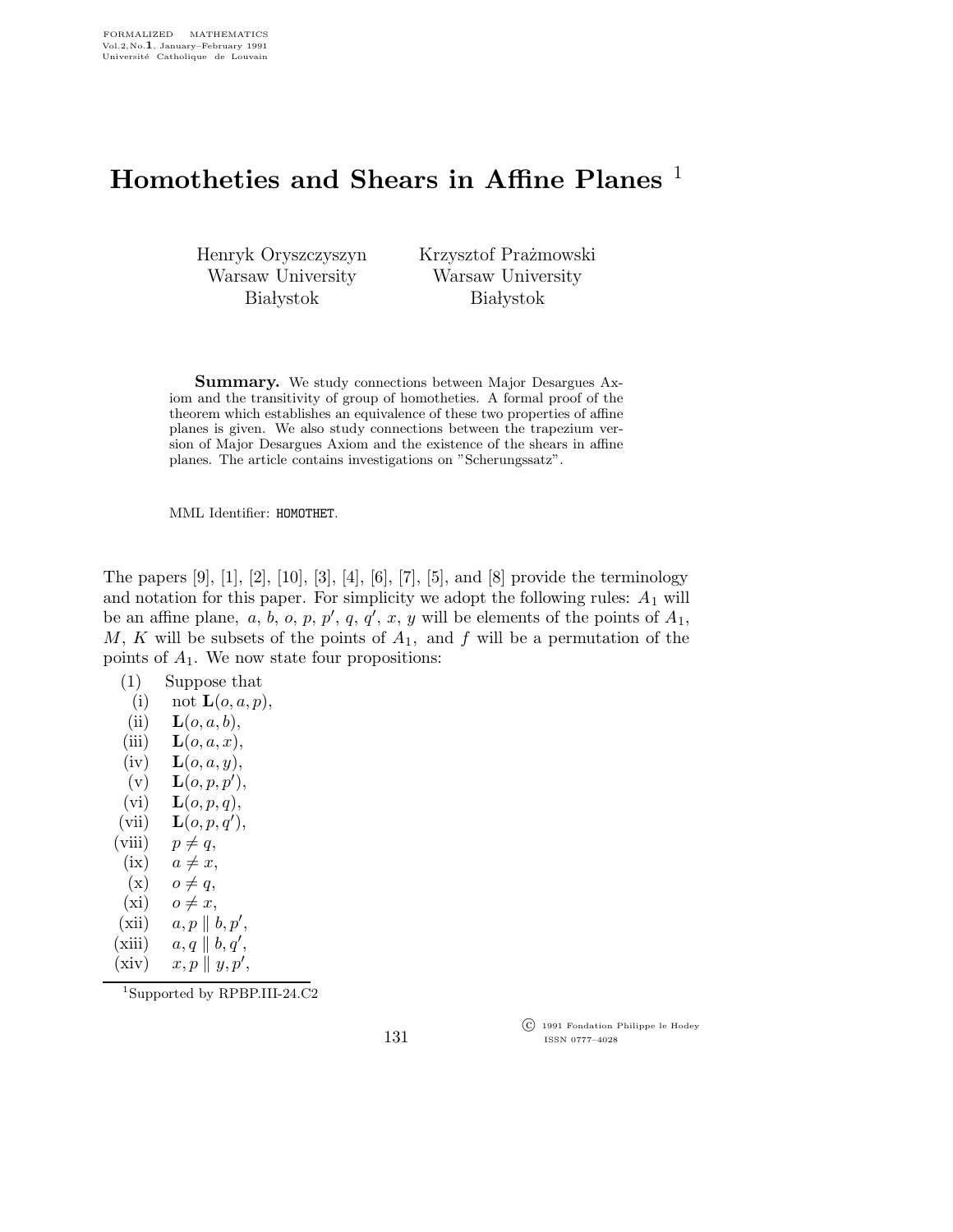$(xv)$   $A_1$  satisfies **DES**.

Then  $x, q \parallel y, q'$ .

- (2) If for all o, a, b such that  $o \neq a$  and  $o \neq b$  and  $\mathbf{L}(o,a,b)$  there exists f such that f is a dilatation and  $f(o) = o$  and  $f(a) = b$ , then  $A_1$  satisfies DES.
- (3) If  $A_1$  satisfies **DES**, then for all o, a, b such that  $o \neq a$  and  $o \neq b$ and  $\mathbf{L}(o,a,b)$  there exists f such that f is a dilatation and  $f(o) = o$  and  $f(a) = b.$
- (4) A<sub>1</sub> satisfies **DES** if and only if for all o, a, b such that  $o \neq a$  and  $o \neq b$ and  $\mathbf{L}(o,a,b)$  there exists f such that f is a dilatation and  $f(o) = o$  and  $f(a) = b.$

Let us consider  $A_1$ , f, K. We say that f is Sc K if and only if:

(Def.1) f is a collineation and K is a line and for every x such that  $x \in K$  holds  $f(x) = x$  and for every x holds  $x, f(x) \parallel K$ .

One can prove the following propositions:

- (5) If f is Sc K and  $f(p) = p$  and  $p \notin K$ , then  $f = id$ <sub>the points of  $A_1$ .</sub>
- (6) If for all a, b, K such that a, b || K and  $a \notin K$  there exists f such that f is Sc K and  $f(a) = b$ , then  $A_1$  satisfies **TDES**.
- (7) Suppose that
- (i)  $K \parallel M$ ,
- (ii)  $p \in K$ ,
- (iii)  $q \in K$ ,
- $(iv)$  $p' \in K$ ,
- $(v)$  $q' \in K$ ,
- (vi)  $A_1$  satisfies **TDES**,
- (vii)  $a \in M$ ,
- (viii)  $b \in M$ ,
- (ix)  $x \in M$ ,
- (x)  $y \in M$ ,
- $(xi)$   $a \neq b$ ,
- (xii)  $q \neq p$ ,
- (xiii)  $p, a \parallel p', x$ ,
- $(xiv)$   $p, b \parallel p', y,$
- $(xv)$  q, a || q', x.
	- Then  $q, b \parallel q', y$ .
- (8) If a, b || K and  $a \notin K$  and  $A_1$  satisfies **TDES**, then there exists f such that f is Sc K and  $f(a) = b$ .
- (9)  $A_1$  satisfies **TDES** if and only if for all a, b, K such that a, b || K and  $a \notin K$  there exists f such that f is Sc K and  $f(a) = b$ .